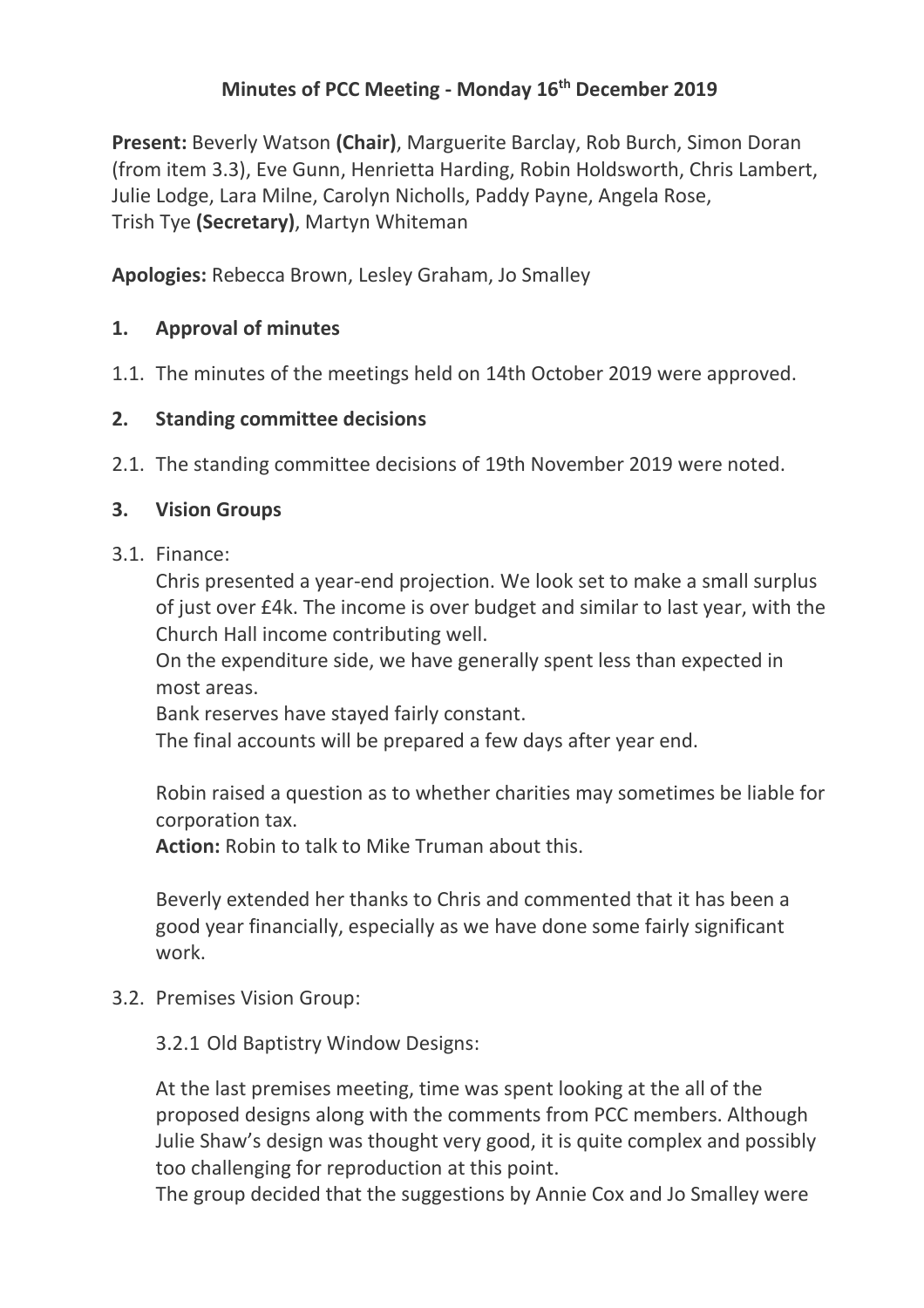most favoured and that the design should include a bible verse.

We need to be mindful of copyright issues and so we need to ask a graphic designer to create some designs based on one of our examples.

**Proposal:** We move forward on the design submitted by Jo along with the verse from Annie "Jesus said, 'I am with you always' Matthew 28:20" – as a concept. We will take this to a designer and request a couple of choices, with varying line styles.

**Proposed:** Robin Holdsworth; **Seconded:** Julie Lodge; Abstentions Paddy Payne, Martyn Whiteman, Carolyn Nicholls, Henrietta Harding; Remaining agreed.

**Action:** Robin to ask Jo where she found the design and move this forward.

3.2.2 Library Roof:

Whilst moving the shelves to prepare for the Resource Library, we discovered that the roof in the library area is leaking. Neil Trussler has investigated several times with a resulting temporary repair. The temporary repair is currently being effective. In January, Neil will try to make the repair more permanent.

If we need the roof replaced, it is likely to cost in the region of £10k, but we won't make a decision on this until the spring when Neil has investigated further.

Neil advises that we leave the shelves out from the wall for the time being as they could still be retaining water.

### 3.2.3 Other matters:

The topographical survey is booked for 6th January. It will cover the Church, the hall and surroundings. The area covered by the survey will be from the memorial garden to the car park and from the front of church to the mound at the back of the hall.

The cost of the survey is approximately £600. If the survey proves to be meaningful, we could consider getting a further survey to cover services and amenities.

The surveyor will provide a report and electronic data on a CD.

Beverly extended our thanks to Robin for all his hard work.

# 3.3. Church Seating

Beverly remarked how well the seating consultation event went and that there was a lot of consensus. The PCC now needs to agree a way forward.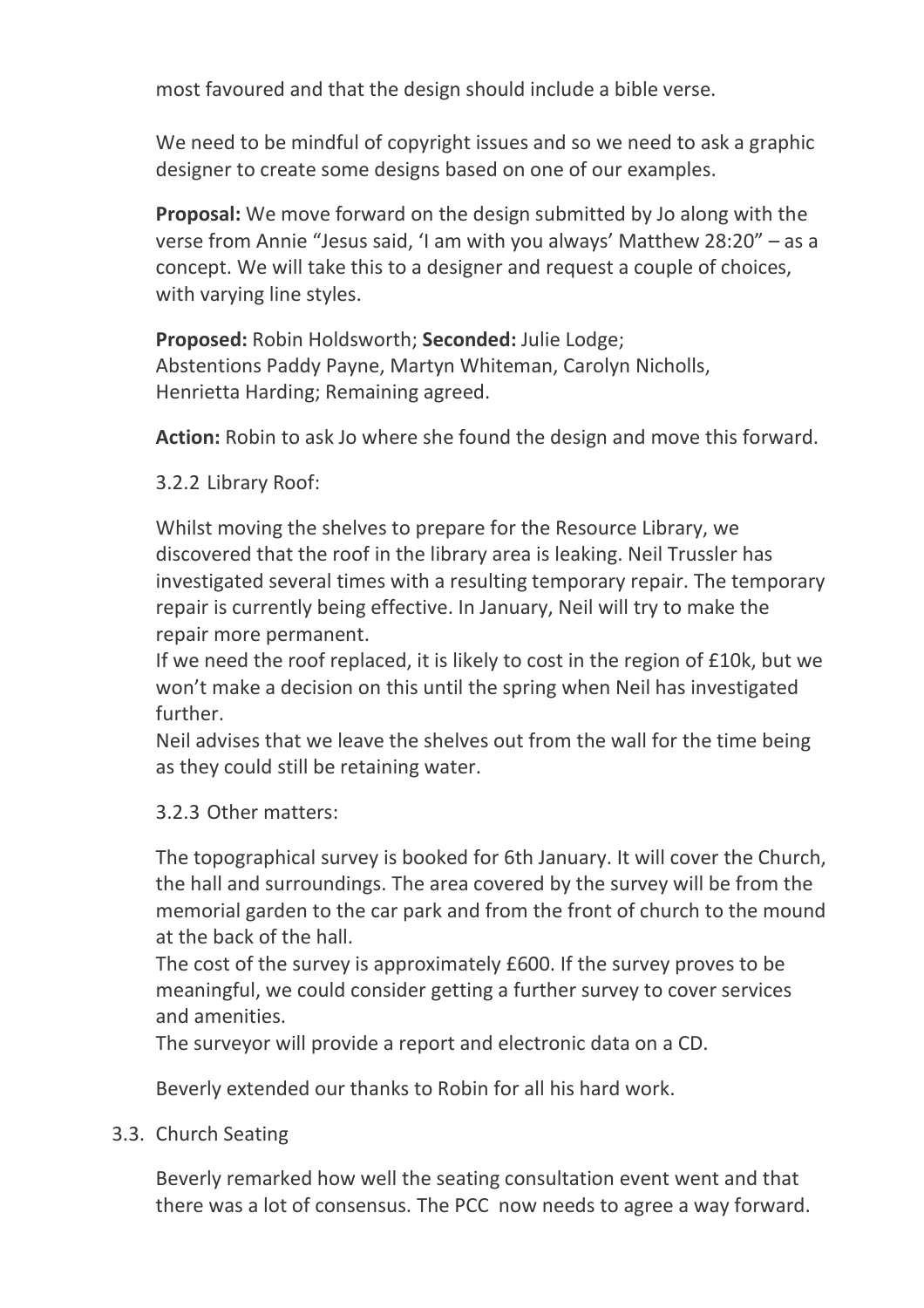### 3.3.1 Proposal for removal of pews

**Proposal:** All Saints' Church removes the existing pews, and replaces them with comfortable, free-standing, aesthetically appropriate chairs, which will allow for greater flexibility in worship, and enable greater use by the wider community. This will be dependent upon the following: Receiving a Faculty for the project from the Diocesan Advisory Committee. Raising the finances necessary to complete the project, including refurbishment of the floor, via a new fund-raising project. Outside agencies will seek PCC approval for use of the building.

**Proposed:** Beverly Watson; **Seconded:** Henrietta Harding; Against: Angela Rose, Robin Holdsworth; Abstained: Simon Doran; Remaining in favour.

3.3.2 Chair choice

A decision needs to be made between the Guildford and the Jacob chair. A wooden back with padded seat seemed the preferred design in order to maintain the natural wood look in the church.

**Proposal:** That we decide on the Jacob chair

**Proposed:** Paddy Payne; **Seconded:** Simon Doran; Abstained Angela Rose and Robin Holdsworth; Remaining in favour.

3.3.3 Time frame

Rob suggested that as we need to raise approximately £20k and next year is 2020, we should dedicate the year to raising the money.

**Proposal:** We attempt to raise the funds in 2020.

**Proposed:** Rob Burch; **Seconded:** Lara Milne; Abstained Robin Holdsworth, Angela Rose; Remaining in favour.

Paddy commented that we need to check how many chairs we need and how they would look in church. **Action:** Seating Implementation Group to follow this up with Alpha.

Carolyn asked if the chair design changes much over time. Paddy said that they do change a little, but hopefully not year on year. We'd like some assurance from Alpha that they won't change significantly over time.

Robin asked how long the Alpha prices are valid for. **Action:** Seating Implementation Group to seek a price hold from Alpha.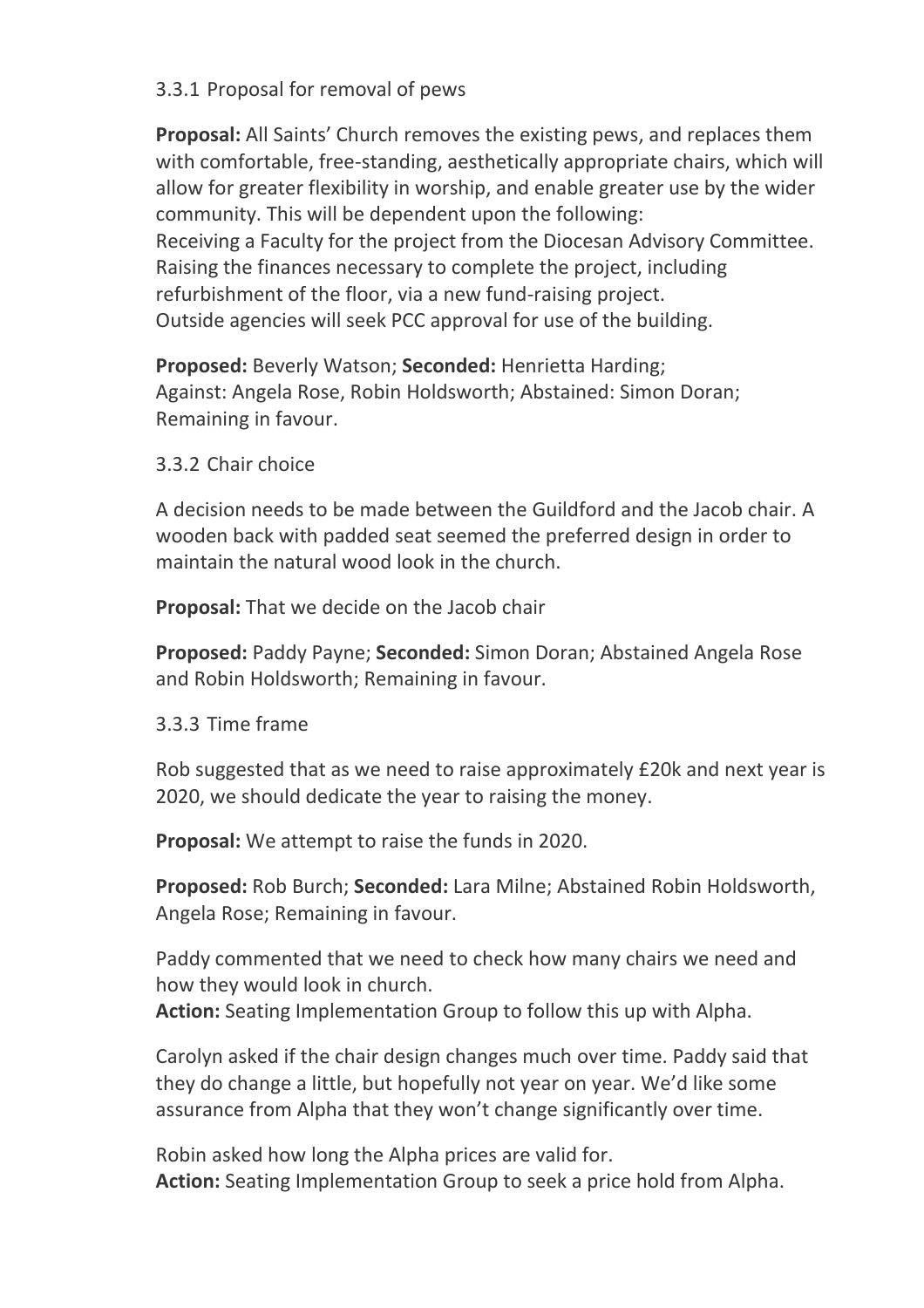Simon commented that if the flooring needs doing, irrespective of the removal of the pews, then the cost should be from general funds. This was generally agreed by the meeting.

Rob Burch suggested that we should check the ethical credentials of Alpha, particularly around the wood and labour used.

There was some discussion over how we would deal with a shortfall in the fundraising and whether we have any options to phase the project.

**Proposal:** That we devolve responsibility for the project to the implementation group with the final plan to be approved by PCC.

**Proposed:** Beverly Watson; **Seconded:** Eve Gunn; Abstained Robin Holdsworth, Angela Rose; Remaining in favour.

3.3.4 Seating Implementation Group

The members of the group will be the same as the Church Seating Group but with Richard Pointer stepping down and Chris Lambert joining.

The meeting was unanimous in giving thanks to Paddy for leading the consultation event so well.

3.4. Worship Vision Group:

Beverly reported that we had about 70 responses to the recent survey, representing a breadth of attendance types. Peter Nicholls helped to create the survey and has had an initial look at the results. There is more analysis needed and the Worship Vision Group will look at this further at their meeting in January.

Many people responded that they would like to talk further about the topics in the survey and so we might consider another consultation event when we have discovered further headlines from the survey.

# 3.5. Mission Vision Group – 2020 beneficiaries

The Mission Vision Group have considered the organisations that should receive our support in 2020.

**Proposal:** That we support the following 8 organisations:

Guildford Town Centre Chaplaincy Friends International Foundation for Relief and Reconciliation in the Middle East (FRRME), Bible Society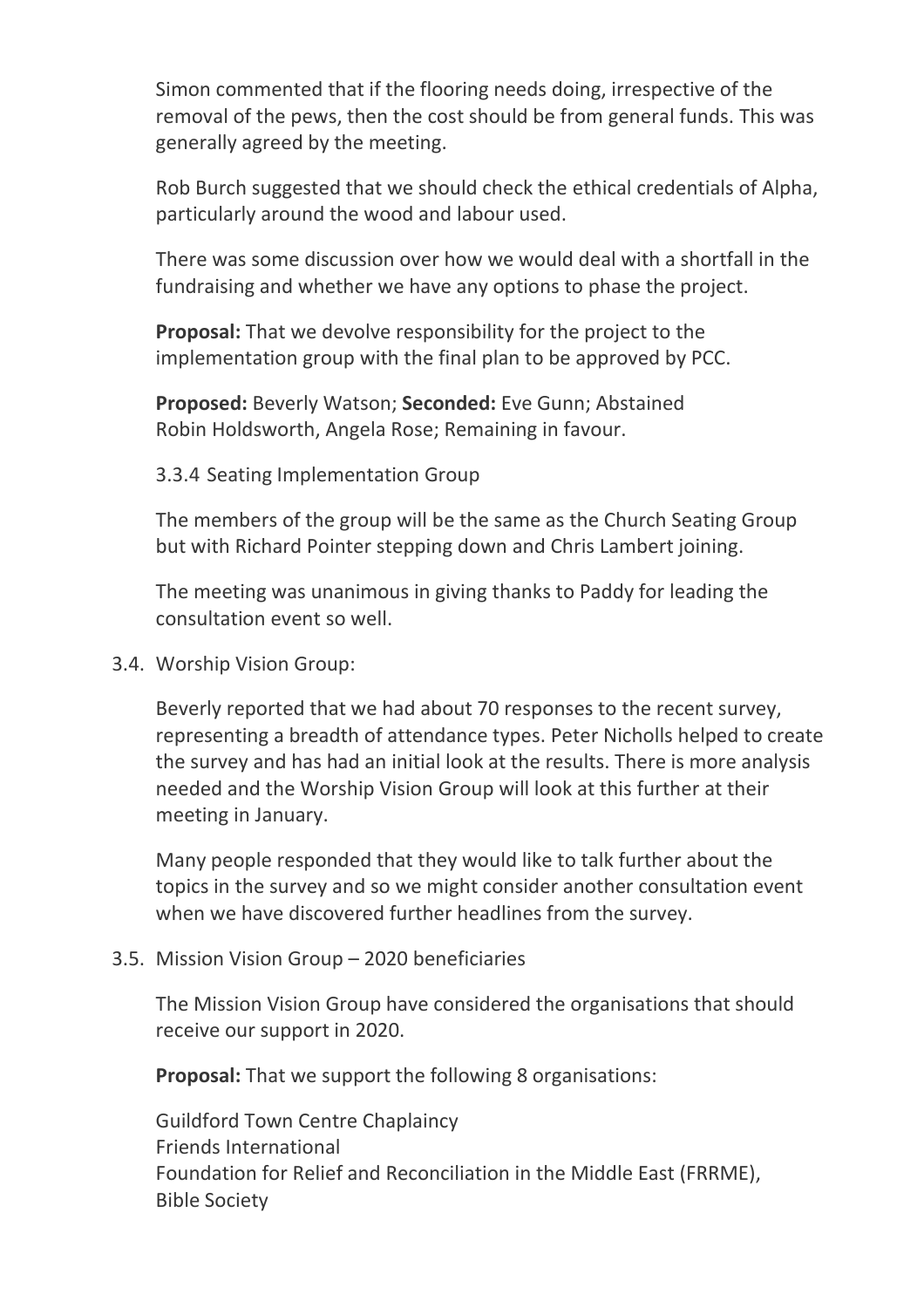United Society Partners in the Gospel (USPG) Matrix Trust Five Talents The Koens family Wycliffe Bible Project

With these organisations supported at points during the year:

At Lent: The Bishop of Guildford's Foundation During Christian Aid Week: Christian Aid Sea Sunday: Mission to Seafarers Harvest: A Rocha International

**Proposed:** Carolyn Nicholls; **Seconded:** Paddy Payne; All in favour

### 3.6. Proposed new Vision Group – Eco Vision Group

Trish explained that although the Green Team has been very active in achieving bronze Eco Church for All Saints, it has no direct route into the PCC when proposals need to be put forward for approval.

**Proposal:** That we form an Eco Vision Group and review in a year.

**Proposed:** Julie Lodge; **Seconded:** Martyn Whiteman; All in favour.

**Action:** Trish to advertise for the chair of the new vision group.

# **4. Transforming Church Plan**

4.1. Review of goals.

The PCC reviewed the actions that have been updated since the last PCC.

### **5. Vicar's report**

Beverly updated the PCC on the period since the last PCC:

- 3<sup>rd</sup> November, we celebrated our Patronal Festival with an All Age service in the morning and a choral evensong.
- 9<sup>th</sup> November, we held our very successful Bonfire & Fireworks event, that was very nearly a sell-out.
- $\bullet$  10<sup>th</sup> November, we held our Remembrance Day service, one of our biggest services with a large community engagement.
- $\bullet$  30<sup>th</sup> November, we opened the Resource Library, with the Archdeacon of Surrey.